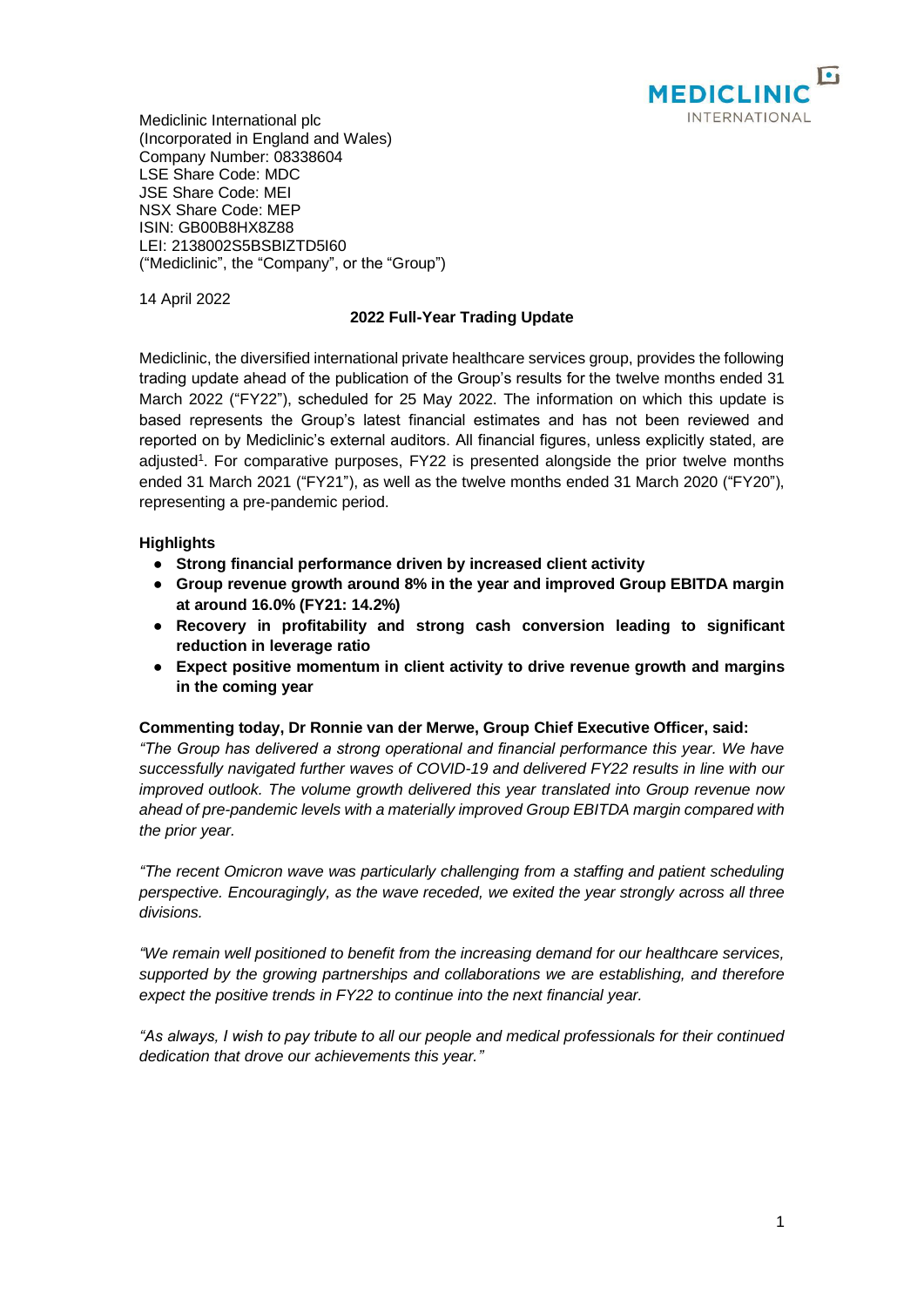## **Financial performance**

*Note: All FY22 figures represent the latest financial estimates and are approximates. The figures have not been reviewed and reported on by Mediclinic's external auditors.*

|                                                  | <b>FY22</b> | <b>FY21</b>          | FY20    | $FY22$ vs<br>FY21 | $FY22$ vs<br><b>FY20</b> |
|--------------------------------------------------|-------------|----------------------|---------|-------------------|--------------------------|
|                                                  |             |                      |         | % movement        |                          |
| Group                                            |             |                      |         |                   |                          |
| Reported revenue (GBP'm)                         | 3 2 3 0     | 2995                 | 3 0 8 3 | 7.8%              | 4.8%                     |
| Constant currency revenue<br>(movement)          |             |                      |         | 9.7%              | 9.2%                     |
| <b>EBITDA</b> margin                             | 16.0        | 14.2                 | 17.5    |                   |                          |
| Cash conversion <sup>2</sup>                     | 125%        | 77%                  | 109%    |                   |                          |
| Cash and available facilities (GBP'm)            | 940         | 679                  | 518     |                   |                          |
| Net debt/EBITDA leverage ratio                   | 4.0x        | 5.1x                 | 4.3x    |                   |                          |
| <b>Hirslanden</b>                                |             |                      |         |                   |                          |
| Revenue (CHF'm)                                  | 1880        | 1 7 8 4              | 1 804   | 5.4%              | 4.2%                     |
| <b>EBITDA</b> margin                             |             | 15.5% 15.1% 17.0%    |         |                   |                          |
| Inpatient admissions (movement)                  |             |                      |         | 2.1%              | 2.0%                     |
| GBP/CHF average FX rate                          | 1.25        | 1.21                 | 1.25    |                   |                          |
| <b>Mediclinic Southern Africa</b>                |             |                      |         |                   |                          |
| Revenue (ZAR'm)                                  |             | 18 420 15 573 17 031 |         | 18.3%             | 8.3%                     |
| <b>EBITDA</b> margin                             |             | 18.5% 14.2% 20.8%    |         |                   |                          |
| Paid patient days (movement)                     |             |                      |         | 14.3%             | $(3.2)\%$                |
| GBP/ZAR average FX rate                          | 20.27       | 21.30                | 18.76   |                   |                          |
| <b>Mediclinic Middle East</b>                    |             |                      |         |                   |                          |
| Revenue (AED'm)                                  | 4 100       | 3760                 | 3445    | 9.0%              | 20.5%                    |
| <b>EBITDA</b> margin                             |             | 15.0% 13.1% 15.1%    |         |                   |                          |
| Inpatient admissions and day cases<br>(movement) |             |                      |         | 15.6%             | 13.2%                    |
| Outpatient cases (movement)                      |             |                      |         | 15.3%             | 4.6%                     |
| GBP/AED average FX rate                          | 5.02        | 4.80                 | 4.67    |                   |                          |

Further details on FY22 performance and outlook will be provided with the full-year results.

*<sup>1</sup> The Group uses adjusted income statement reporting as non-IFRS measures in evaluating performance and as a method to provide investors with clear and consistent reporting. The Group's non-IFRS measures are intended to remove from reported earnings volatility associated with defined one-off incomes and charges.*

*<sup>2</sup> Measures conversion of adjusted EBITDA into cash generated from operations.*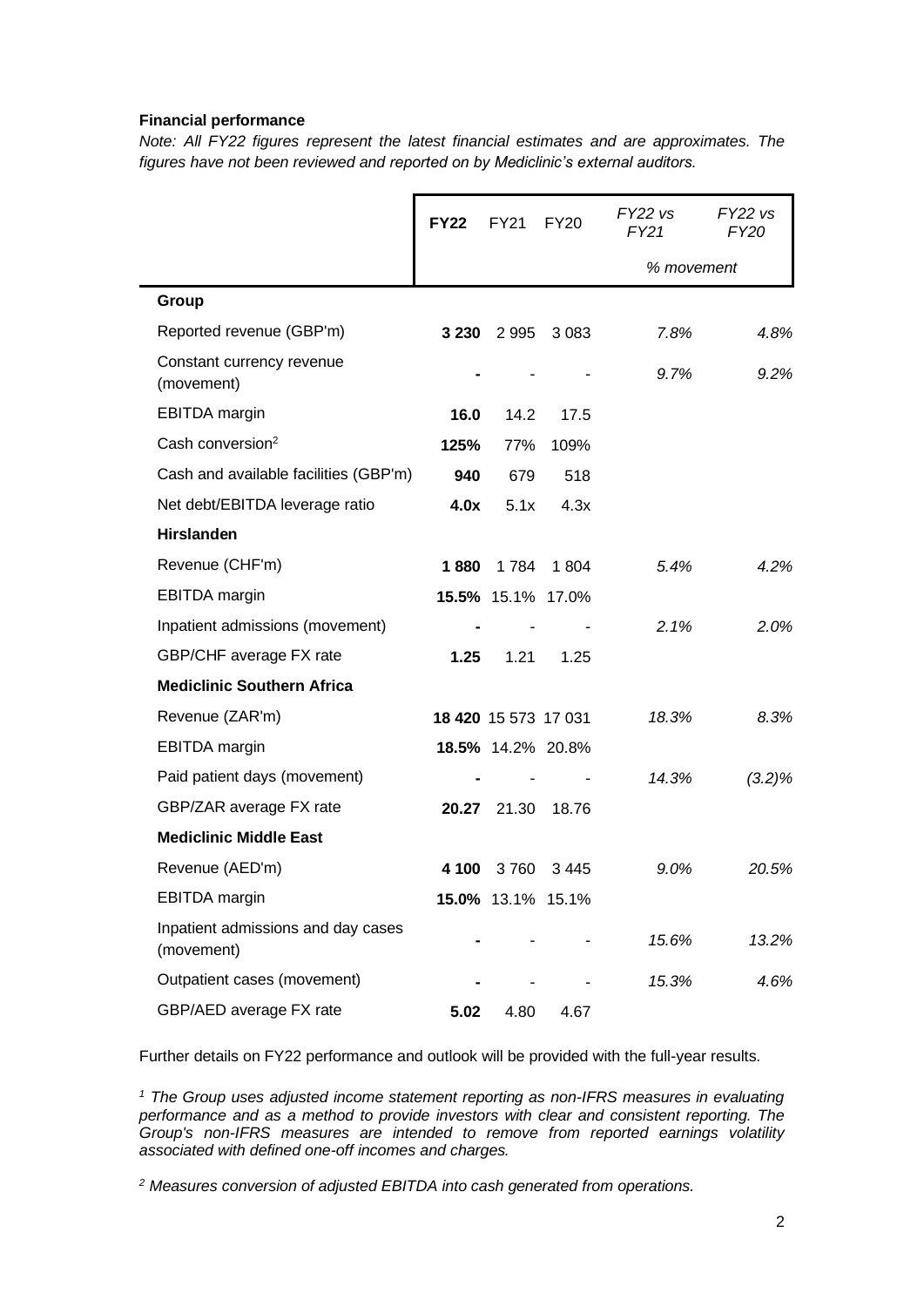## **Cautionary Statement**

This announcement contains certain forward-looking statements relating to the business of the Company and its subsidiaries, including with respect to the progress, timing and completion of the Group's development; the Group's ability to treat, attract and retain patients and clients; its ability to engage consultants and healthcare practitioners and to operate its business and increase referrals; the integration of prior acquisitions; the Group's estimates for future performance and its estimates regarding anticipated operating results; future revenue; capital requirements; shareholder structure; and financing. In addition, even if the Group's actual results or development are consistent with the forward-looking statements contained in this announcement, those results or developments may not be indicative of the Group's results or developments in the future. In some cases, forward-looking statements can be identified by words such as "could", "should", "may", "expects", "aims", "targets", "anticipates", "believes", "intends", "estimates", or similar. These forward-looking statements are based largely on the Group's current expectations as of the date of this announcement and are subject to a number of known and unknown risks and uncertainties and other factors that may cause actual results, performance or achievements to be materially different from any future results, performance or achievement expressed or implied by these forward-looking statements. In particular, the Group's expectations could be affected by, among other things, uncertainties involved in the integration of acquisitions or new developments; changes in legislation or the regulatory regime governing healthcare in Switzerland, South Africa, Namibia and the United Arab Emirates ("UAE"); poor performance by healthcare practitioners who practise at its facilities; unexpected regulatory actions or suspensions; competition in general; the impact of global economic changes; the impact of pandemics, including COVID-19; the impact of military conflicts, including the current events in the Ukraine; and the Group's ability to obtain or maintain accreditation or approval for its facilities or service lines. In light of these risks and uncertainties, there can be no assurance that the forward-looking statements made in this announcement will in fact be realised and no representation or warranty is given as to the completeness or accuracy of the forward-looking statements contained in this announcement.

The Group is providing the information in this announcement as of this date, and disclaims any intention to, and makes no undertaking to, publicly update or revise any forward-looking statements, whether as a result of new information, future events or otherwise.

#### **About Mediclinic International plc**

Mediclinic is a diversified international private healthcare services group, established in South Africa in 1983, with divisions in Switzerland, Southern Africa (South Africa and Namibia) and the UAE.

The Group's core purpose is to enhance the quality of life.

Its vision is to be the partner of choice that people trust for all their healthcare needs.

Mediclinic is focused on providing specialist-orientated, multi-disciplinary services across the continuum of care in such a way that the Group will be regarded as the most respected and trusted provider of healthcare services by patients, medical practitioners, funders and regulators of healthcare in each of its markets.

At 31 March 2022, Mediclinic comprised 74 hospitals, five subacute hospitals, two mental health facilities, 20 day case clinics and 20 outpatient clinics. Hirslanden operated 17 hospitals and four day case clinics in Switzerland with around 1 900 inpatient beds; Mediclinic Southern Africa operations included 50 hospitals (three of which in Namibia), five subacute hospitals, two mental health facilities and 14 day case clinics (four of which operated by Intercare) across South Africa, and around 8 650 inpatient beds; and Mediclinic Middle East operated seven hospitals, two day case clinics and 20 outpatient clinics with around 1 000 inpatient beds in the UAE. In addition, under management contract Mediclinic Middle East will open a 200-bed hospital in the Kingdom of Saudi Arabia in 2023.